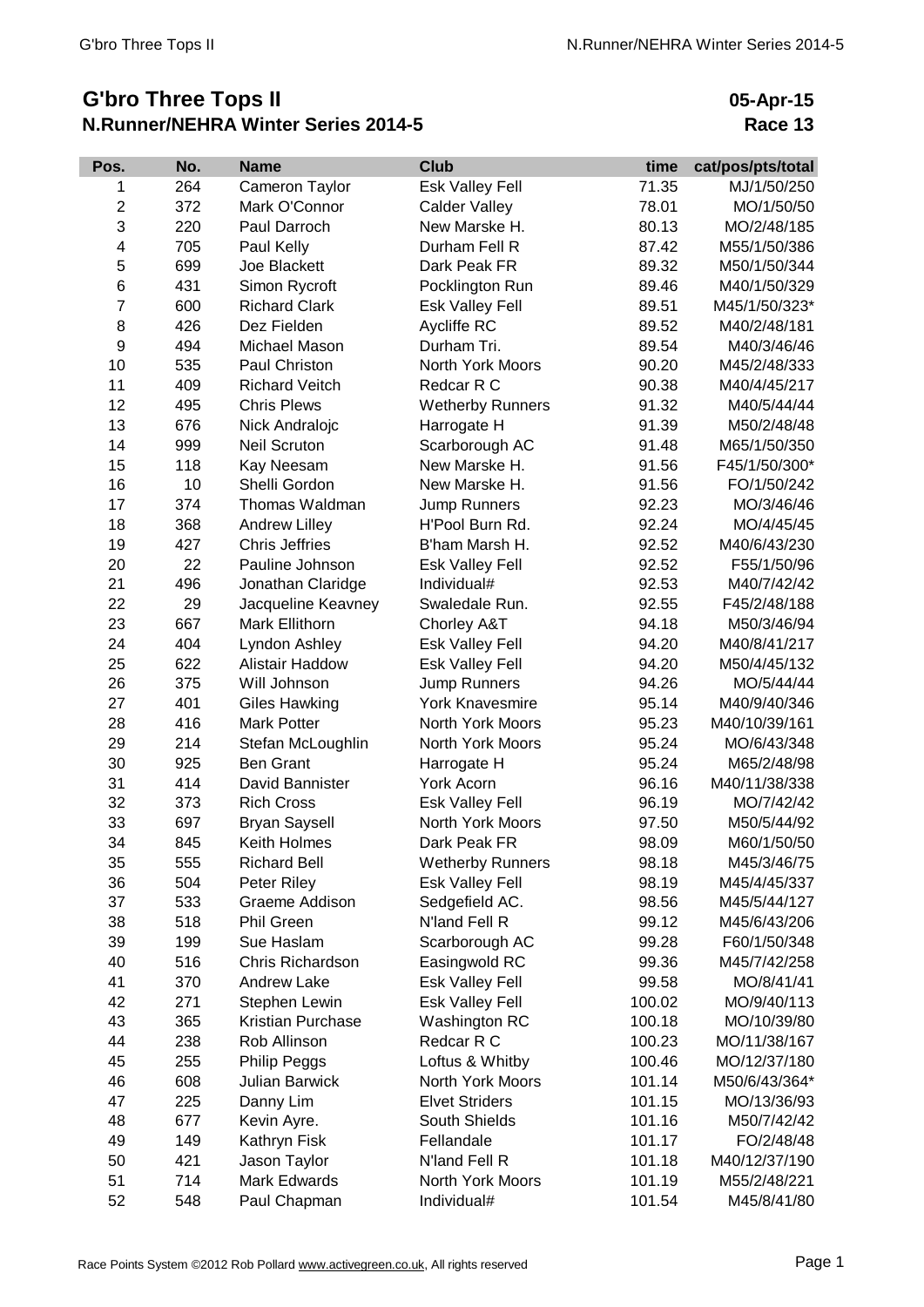| 53 | 815            | Mike Bennett            | <b>Elvet Striders</b>   | 102.26 | M60/2/48/198   |
|----|----------------|-------------------------|-------------------------|--------|----------------|
| 54 | 131            | Jacqueline Redmayne     | Chorley A&T             | 102.32 | F45/3/46/94    |
| 55 | 128            | Diane Jobson            | North York Moors        | 103.11 | F40/1/50/244   |
| 56 | 514            | Paul Sheridan           | Pocklington Run         | 104.24 | M45/9/40/263   |
| 57 | 208            | Darren Stockdale        | Quakers RC.             | 105.19 | MO/14/35/106   |
| 58 | 587            | <b>Chris Martin</b>     | <b>Wetherby Runners</b> | 105.20 | M45/10/39/39   |
| 59 | 367            | Darren Smith            | H'Pool Burn Rd.         | 105.23 | MO/15/34/34    |
| 60 | 254            | Thomas Jones            | Redcar R C              | 107.20 | MO/16/33/163   |
| 61 | 745            | <b>Mike Prior</b>       | Fellandale              | 107.26 | M55/3/46/46    |
| 62 | 304            | Gareth Foreman          | H'Pool Burn Rd.         | 107.26 | MO/17/32/50    |
| 63 | 369            | Jonathan Maxfield       | Rotherham H.            | 109.27 | MO/18/31/31    |
| 64 | 143            | Sarah Nettleton         | <b>York Knavesmire</b>  | 110.19 | F50/1/50/98*   |
| 65 | 811            | Eddie Meehan            | North York Moors        | 110.20 | M60/3/46/275   |
| 66 | 1000           | Chris Oliphant          | N.Shields Poly.         | 110.23 | M60/4/45/378   |
| 67 | 152            | <b>Hilary Coventry</b>  | Thirsk & Sow H.         | 110.25 | F50/2/48/381   |
| 68 | 675            | Dan Simmons             | Harrogate H             | 110.27 | M50/8/41/41    |
| 69 | 91             | <b>Kirsty Struthers</b> | North York Moors        | 110.50 | FO/3/46/179    |
| 70 | 588            | Andy Chapman Gibbs      | Individual#             | 111.32 | M45/11/38/38   |
| 71 | 709            | Paul Lyons              | <b>North York Moors</b> | 111.34 | M55/4/45/297   |
| 72 | 1333           | Ronnie Sherwood         | New Marske H.           | 111.37 | M70/1/50/400   |
| 73 | 8              | Lynn Humpleby           | Pickering Run           | 113.18 | FO/4/45/316*   |
| 74 | 612            | <b>Ray Foulkes</b>      | Redcar R C              | 113.19 | M50/9/40/336   |
| 75 | 153            | <b>Denise Tunstall</b>  | Durham Fell R           | 113.20 | F50/3/46/380   |
| 76 | 805            | lan Harmer              | <b>Esk Valley Fell</b>  | 113.23 | M60/5/44/366*  |
| 77 | 112            | Janet Cordingley        | <b>York Knavesmire</b>  | 113.36 | F50/4/45/380*  |
| 78 | 515            | Stephen Alderton        | Esk Valley Fell         | 115.37 | M45/12/37/146  |
| 79 | 558            | David Robinson          | North York Moors        | 116.05 | M45/13/36/193  |
| 80 | 187            | Jan Young               | <b>Elvet Striders</b>   | 116.46 | F60/2/48/342*  |
| 81 | 104            | Serena Partridge        | Pickering Run           | 117.02 | F40/2/48/322   |
| 82 | 102            | Camilla LA-Maatta       | <b>Elvet Striders</b>   | 117.51 | F45/4/45/279   |
| 83 | 645            | <b>Andrew Russell</b>   | N'land Fell R           | 120.27 | M50/10/39/95   |
| 84 | 804            | <b>Martin White</b>     | New Marske H.           | 122.58 | M60/6/43/343*  |
| 85 | 158            | Petra Chapman Gibbs     | Individual#             | 123.09 | F40/3/46/46    |
| 86 | 127            | Debbie Rycroft          | Pocklington Run         | 124.46 | F40/4/45/275*  |
| 87 | 603            | lan Robinson            | <b>Esk Valley Fell</b>  | 124.52 | M50/11/38/326* |
| 88 | 413            | <b>Russ Kelly</b>       | Redcar R C              | 126.25 | M40/13/36/293  |
| 89 | 5              | Fran Jeffrey            | Thirsk & Sow H.         | 126.29 | FO/5/44/175    |
| 90 | $\overline{7}$ | Louise Stockton         | <b>Esk Valley Fell</b>  | 126.40 | FO/6/43/86     |
| 91 | 715            | <b>Geoff Hine</b>       | Esk Valley Fell         | 127.04 | M55/5/44/323*  |
| 92 | 148            | <b>Beryl Buckley</b>    | Glossopdale             | 130.00 | F65/1/50/50    |
| 93 | 848            | George Adamson          | N.Shields Poly.         | 150.00 | M60/7/42/42    |
| 94 | 159            | <b>Lindsay Beasley</b>  | <b>Ludlow Runners</b>   | 150.00 | F40/5/44/44    |
| 95 | 169            | <b>Hilary Turner</b>    | Pickering Run           | 150.00 | F60/3/46/236*  |
|    |                |                         |                         |        |                |

(End)